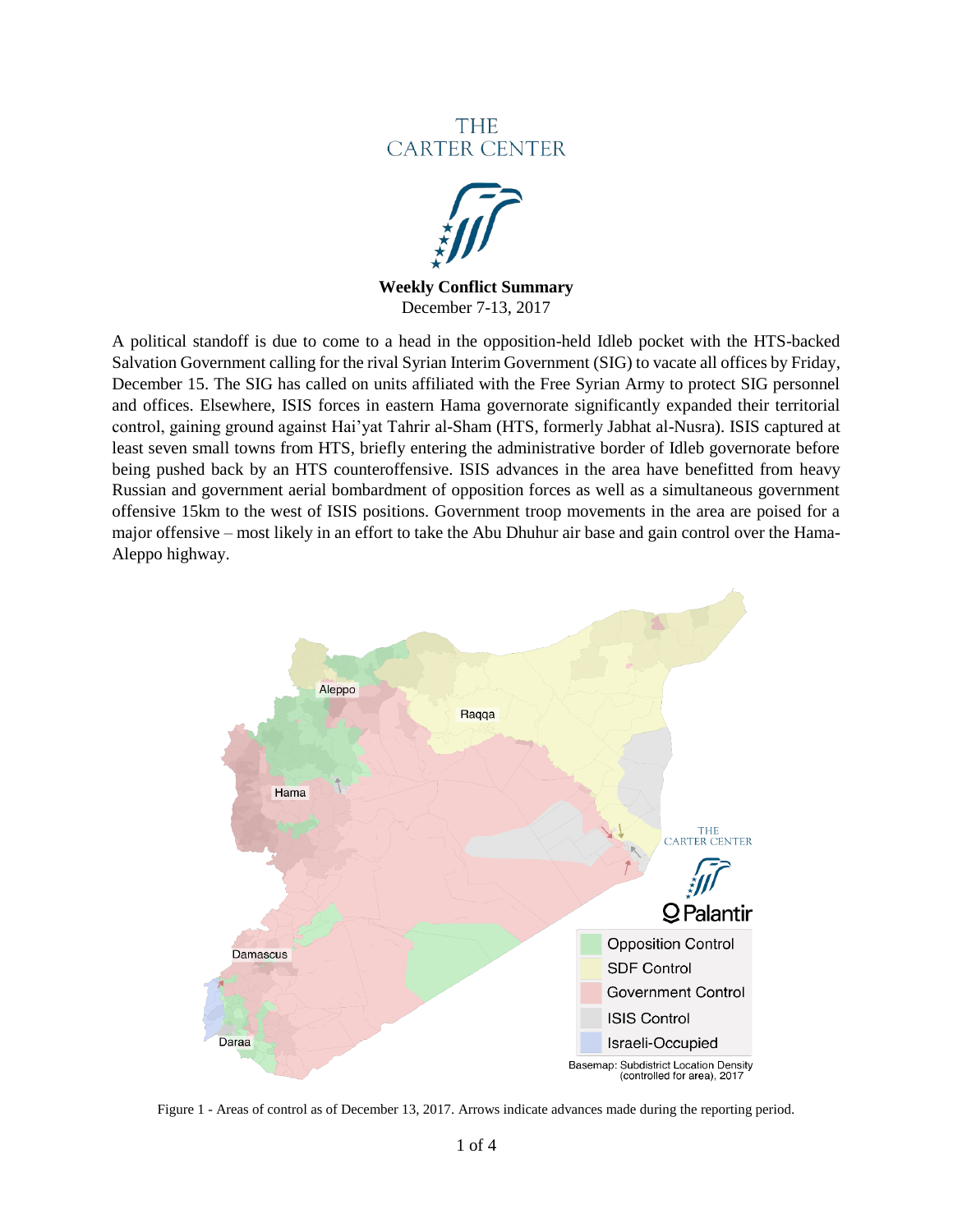## **Southern Syria**

Clashes continued near the Golan Heights in the area around Tal Bardiyeh throughout the past week, with pro-government forces re-taking control of Tal Bardiyeh on December 9. The area has seen repeated backand-forth territorial advances and large-scale use of surface-to-surface rockets. Also, there have been reports of new Iranian-backed forces (including Hezbollah) arriving in the area, though these reports have yet to be confirmed.



Figure 2 - Frontlines around Beit Jin by December 13

Clashes have continued in Harasta on the outskirts of Damascus city as well, primarily between Ahrar al-Sham and pro-government forces. Despite a reportedly high casualty rate on this front line, no territorial changes have been reported. Also, in Eastern Ghouta, Faylaq al-Rahman clashed with Liwa' Abu Musa al-Ashaari, an opposition armed group that separated from Faylaq al-Rahman over a year ago. The clashes began on December 11, and the reason for the clashes remains unknown.<sup>1</sup>

The intensity of aerial bombardments targeting Eastern Ghouta has lessened somewhat during this reporting period, though air raids still continue.

#### **Eastern Syria**

 $\overline{\phantom{a}}$ 

This week, ISIS forces took a swathe of territory in the Lower Euphrates River Valley near Iraq's border, reconnecting two previously separated pockets of control. Pro-government forces on the southern/western bank of the Euphrates were pushed back to the southeast of Abu Hamam (see map below).

<sup>1</sup> December 11, 2017. Accessed .عنب بلدي. "اشتباكات بين "فيلق الرحمن" ولواء انشق عنه سابقًا في الغوطة." عنب بلدي December 14, 2017. https://www.enabbaladi.net/archives/190506.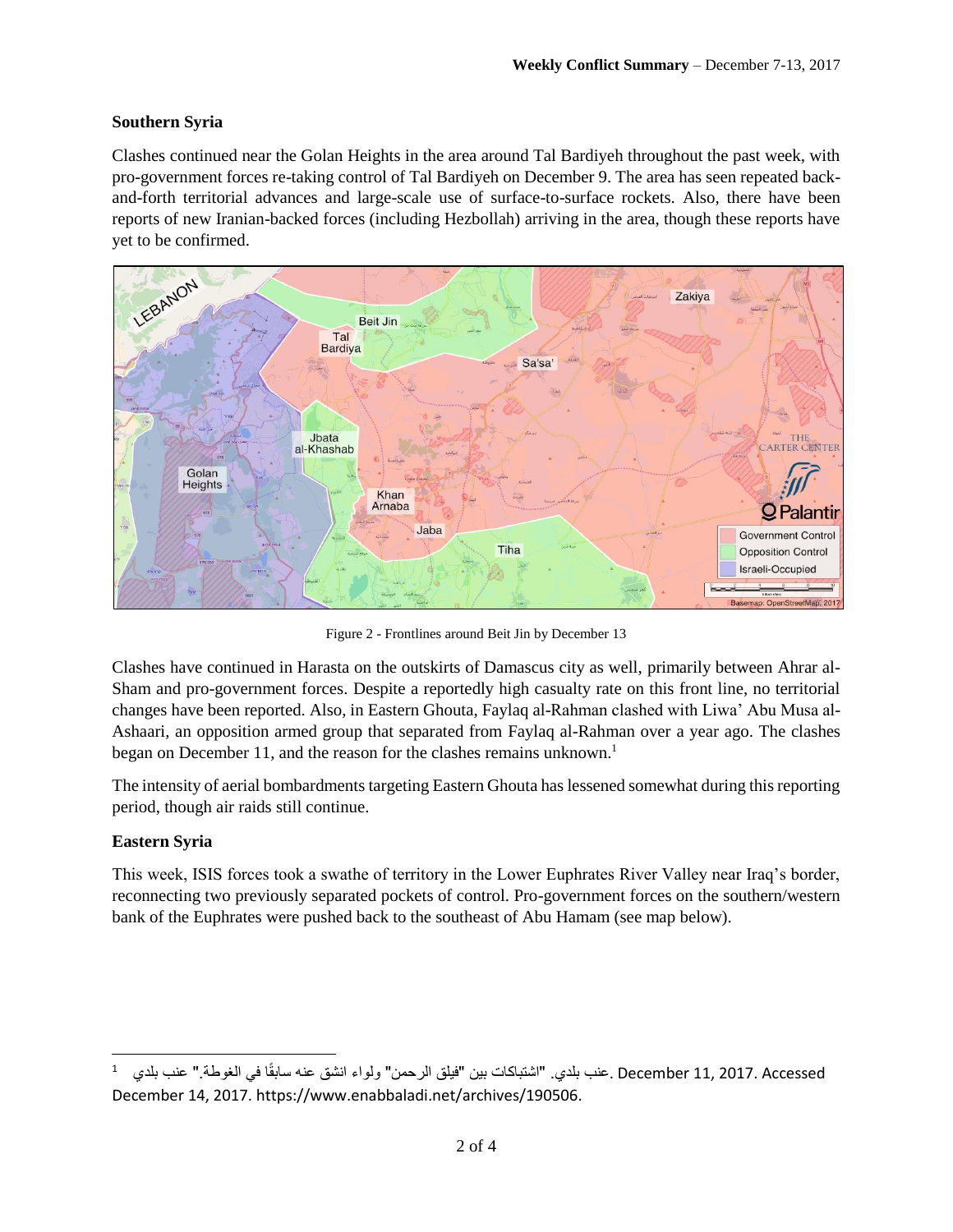

Figure 3 - Situation in eastern Syria by December 13

#### **Hama updates**

Throughout the assessment period, HTS and ISIS have clashed in northeast Hama, during which ISIS achieved a significant advance, nearly doubling its territory by expanding to the north and west. ISIS forces briefly advanced into Idleb governorate before an HTS counter-offensive halted their progress. ISIS forces in eastern Hama were reportedly aided by a convoy of ISIS "sleeper" cells from Idleb, who clashed with HTS fighters at checkpoints to the north before retreating back into the Idleb countryside.

ISIS advances were also aided by Syrian and/or Russian planes bombing HTS positions along front lines with ISIS. Airstrikes in the area have been intense, but have so far not targeted any ISIS-held territory.



Figure 4 - Situation in northeastern Hama by December 13